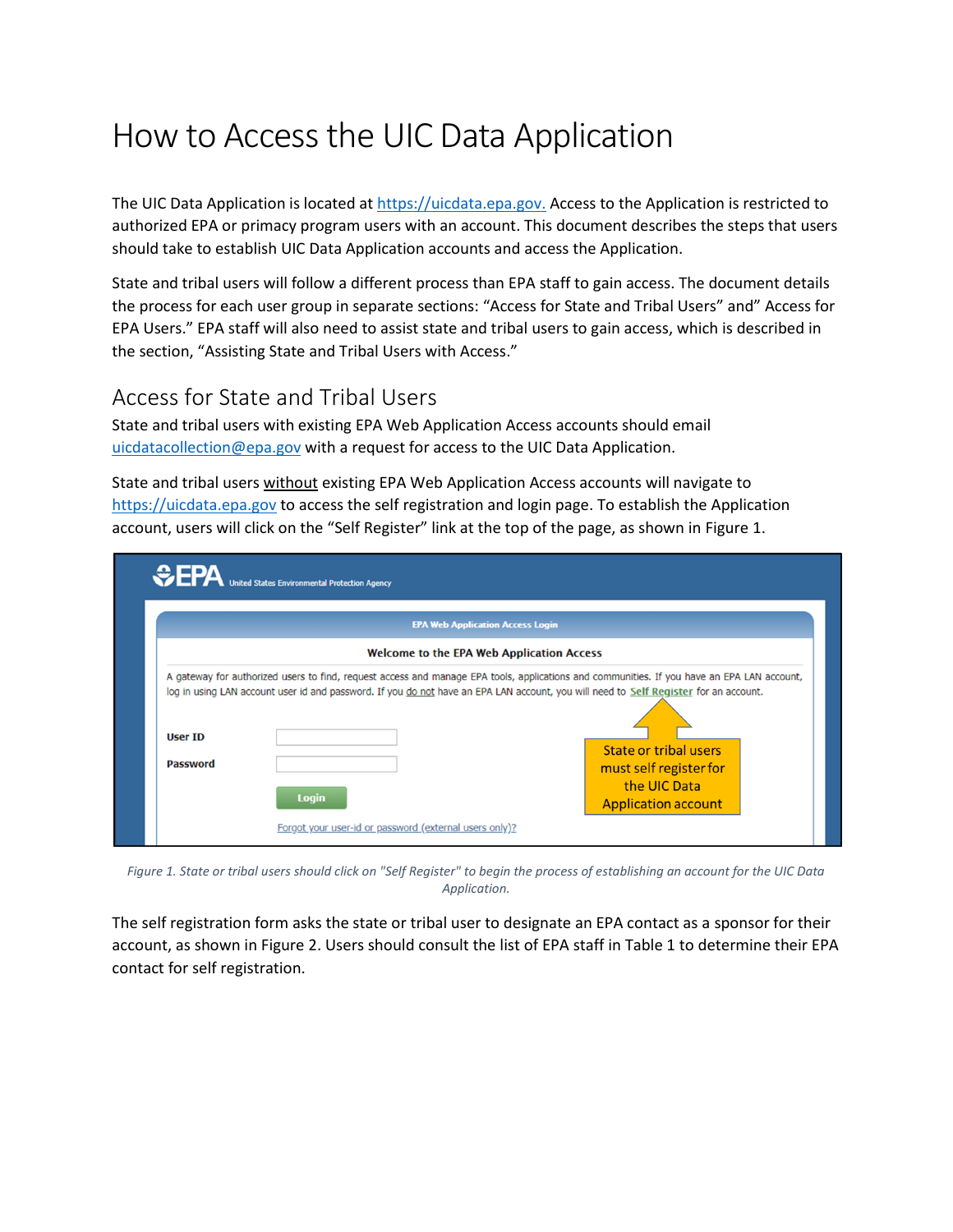| <b>CPA</b> United States Environmental Protection Agency                |                                                                                                                                                                                                                 |                                            |
|-------------------------------------------------------------------------|-----------------------------------------------------------------------------------------------------------------------------------------------------------------------------------------------------------------|--------------------------------------------|
|                                                                         | <b>EPA Web Application Access Self Registration</b>                                                                                                                                                             |                                            |
| <b>PURPOSE</b>                                                          |                                                                                                                                                                                                                 |                                            |
|                                                                         | This form is for outside business partners and affiliates to request access to an authorized EPA Community/Application.                                                                                         |                                            |
| <b>IMPORTANT NOTE:</b>                                                  |                                                                                                                                                                                                                 |                                            |
|                                                                         | THIS FORM is ONLY for outside business partners and affiliates that do not have an EPA LAN account.                                                                                                             |                                            |
|                                                                         | DO NOT complete if you are an EPA employee or an on-site contractor with an EPA LAN account. If you have an EPA LAN<br>account and are having difficulty logging in, contact the EPA Call Center 1-866-411-4372 |                                            |
|                                                                         |                                                                                                                                                                                                                 |                                            |
| ALL FIELDS ARE REQUIRED EXCEPT MOBILE PHONE<br><b>EPA Contact Name:</b> |                                                                                                                                                                                                                 | State or tribal users<br>designate the EPA |
| <b>EPA Contact's Email Address:</b>                                     |                                                                                                                                                                                                                 | Regional contact from                      |
|                                                                         | e.g. emailId@epa.gov                                                                                                                                                                                            | Table 1                                    |
| <b>EPA Contact's Phone Number:</b>                                      |                                                                                                                                                                                                                 |                                            |
|                                                                         | e.g. (xxx) xxx-xxxx                                                                                                                                                                                             |                                            |

*Figure 2. State or tribal users should list the EPA contact from Table 1 in the self-registration form.*

| <b>EPA Region</b> | Name                      | Email                      | Phone        |
|-------------------|---------------------------|----------------------------|--------------|
|                   | Andrea Traviglia          | traviglia.andrea@epa.gov   | 617-918-1993 |
| 2                 | Christine Ash             | ash.christine@epa.gov      | 212-637-4006 |
| 3                 | Himanshu Vyas             | vyas.himanshu@epa.gov      | 215-814-2112 |
| 4                 | Khurram Rafi              | rafi.khurram@epa.gov       | 404-562-9283 |
| 5                 | Valoria Robinson          | robinson.valoria@epa.gov   | 312-886-4281 |
| 6                 | <b>Christopher Tingey</b> | tingey.christopher@epa.gov | 214-665-8364 |
| 7                 | <b>Ben Meissner</b>       | meissner.benjamin@epa.gov  | 913-551-7992 |
| 8                 | Valois Robinson           | robinson.valois@epa.gov    | 303-312-6276 |
| 9                 | Kate Rao                  | rao.kate@epa.gov           | 415-972-3533 |
| 10                | Derek Schruhl             | schruhl.derek@epa.gov      | 206-553-1146 |

#### **EPA Contact Person**

*Table 1. List of EPA staff that will serve as the EPA contact on the self registration form for state or tribal users.*

The next section of the self-registration forms requests information such as the name, email, work address, and work phone for the state or tribal user. The user will also create their account password.

The last section of the form requires the user to select the Community or Application for which they are requesting access, as shown in Figure 3. The user should use the drop-down list to select *UIC Data*  Application. The final step in creating the account is to check the box to accept the EPA Privacy & Security Notice and click the "Submit Registration" button (Figure 3).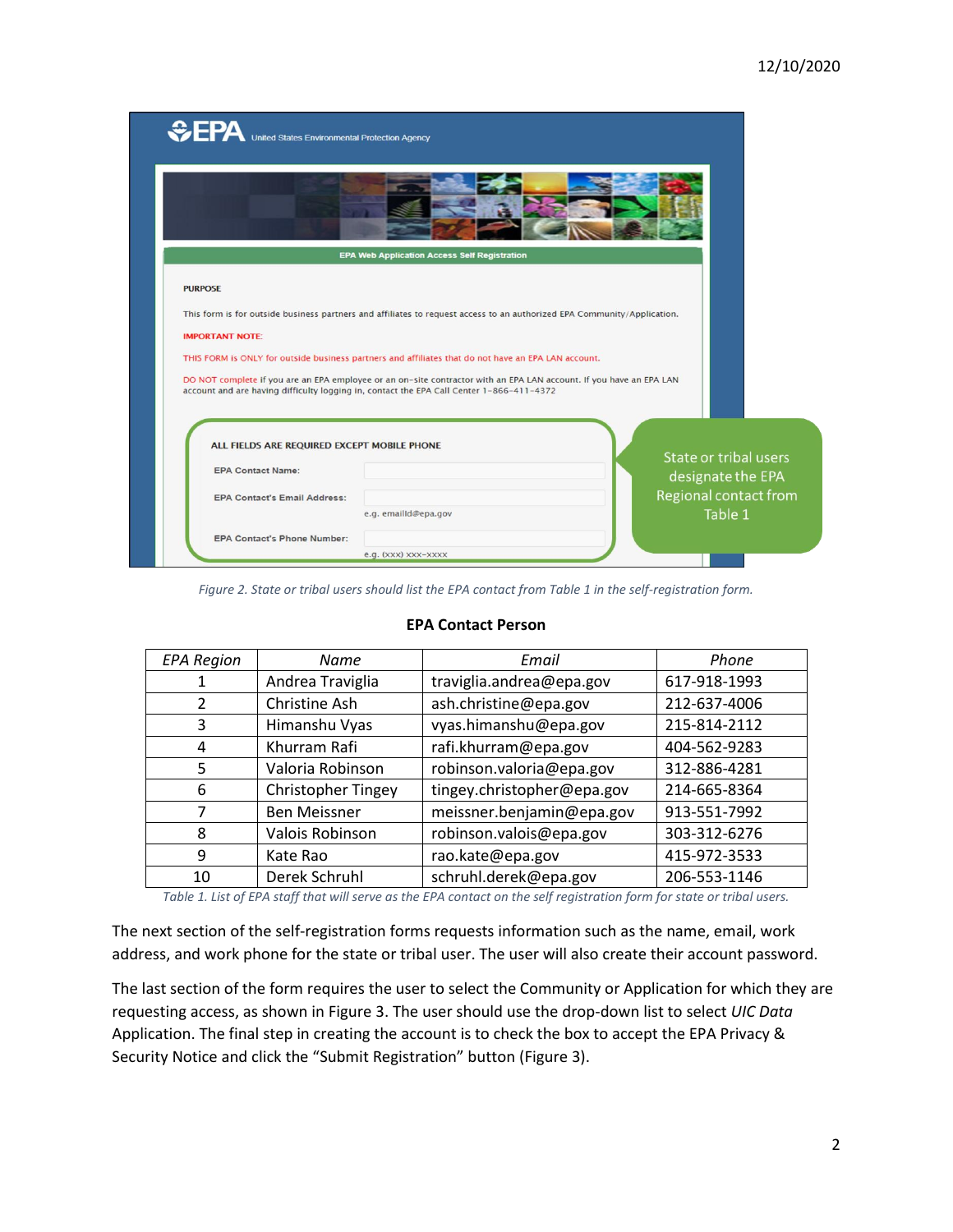| Country:              |                                                                 |                         |
|-----------------------|-----------------------------------------------------------------|-------------------------|
|                       | RSP_EPA_GENERAL_USER                                            |                         |
|                       | State/Province/ RSP_EPA_REGIONAL_USER                           |                         |
|                       | RSP_LAB_CONTACT_PI                                              |                         |
| Postal Code:          | <b>RSP_ORD_REVIEWER</b>                                         |                         |
|                       | <b>RSP_OSP</b>                                                  |                         |
| <b>Daytime Phone</b>  | RSP_RSL                                                         |                         |
|                       | <b>RSP STL</b>                                                  |                         |
| <b>Mobile Phone N</b> | <b>Registry of EPA Applications and Databases</b>               |                         |
|                       | <b>SDWIS R8 Users</b>                                           |                         |
|                       | <b>SDWIS_R8_ADMINS Admins</b>                                   |                         |
|                       | <b>SGITA Community</b>                                          |                         |
|                       | Passwords must b System of Registries                           |                         |
|                       | and one number a Toxicity Testing in the 21st Century Wiki      |                         |
|                       | <b>Tribal GAP Grants</b>                                        | State or tribal         |
| Password:             | <b>Tribal Water Quality</b>                                     | users select UIC        |
|                       | Tribal-Focused Exposure and Risk Screening Tool (T-FERST) Users | <b>Data Application</b> |
|                       | <b>Confirm Pass UIC Data Application</b>                        |                         |
|                       | Verdi Wiki                                                      | from the list of        |
|                       | <b>WQSITS Group</b>                                             | <b>Communities or</b>   |
|                       | Select the Commu Waters of the U.S. Docket Comments             | <b>Applications</b>     |
|                       | Select One                                                      |                         |
|                       |                                                                 |                         |
|                       | I accept the EPA Privacy & Security Notice. Click here to read. |                         |
|                       |                                                                 |                         |
|                       | <b>Submit Registration</b><br><b>Cancel</b>                     |                         |
|                       |                                                                 |                         |
|                       |                                                                 |                         |
|                       |                                                                 |                         |
|                       | <b>Contact Us</b><br><b>Privacy &amp; Security Notice</b>       |                         |
|                       |                                                                 |                         |
|                       |                                                                 |                         |

*Figure 3. State or tribal users should select "UIC Data Application" from the list of Communities or Applications for which they are requesting access.*

The state or tribal user will receive two emails from wam support@epa.gov after self registration. The first email will confirm that they self registered. The second email will confirm that the user may access the Application and provides the user login name.

State and tribal users will login to the UIC Data Application from [https://uicdata.epa.gov.](https://uicdata.epa.gov/) The password for the account is the same as entered during self registration. If the user forgets their password, they may click on "Forgot your user-id or password (external users only)?" link to be emailed a new password.

# Information for EPA Users

### Access for EPA Users

EPA employees with existing accounts for the UIC Data Application development site will have accounts configured for them. An email will be sent to EPA staff when the account is configured. If EPA UIC staff without existing access to the development site wish to access the UIC Data Application, they should email [uicdatacollection@epa.gov](mailto:uicdatacollection@epa.gov) with a request for access. Once their accounts are configured, EPA users will log in to the UIC Data Application from [https://uicdata.epa.gov](https://uicdata.epa.gov/) using their EPA local area network (LAN) username and password.